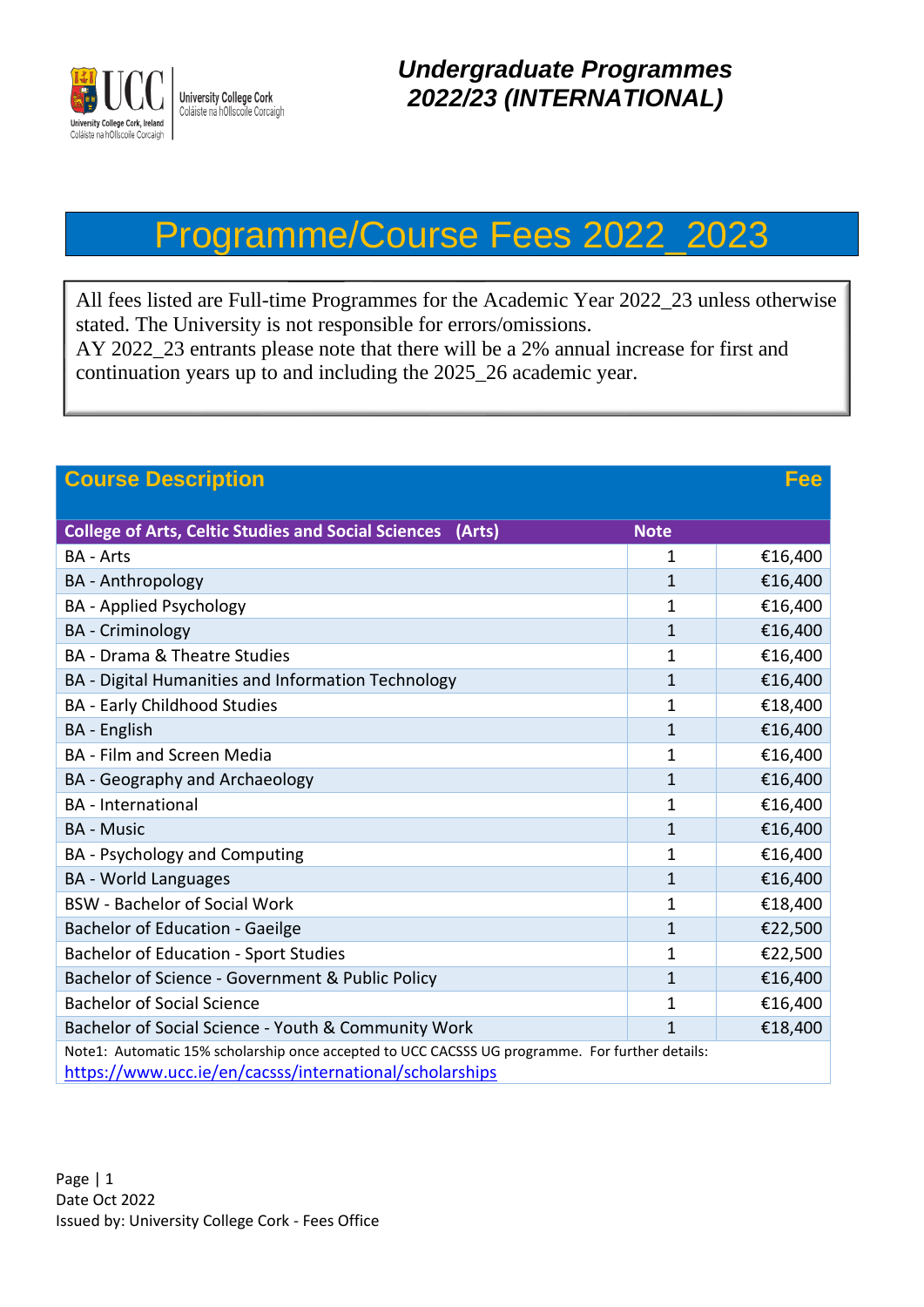

## *Undergraduate Programmes 2022/23 (INTERNATIONAL)*

| <b>Course Description</b>                        |             | Fee     |
|--------------------------------------------------|-------------|---------|
| <b>College of Business &amp; Law (B&amp;L)</b>   | <b>NOTE</b> |         |
| <b>BComm - Commerce</b>                          | 1           | €20,500 |
| BA - Economics Through Transformational Learning | 1           | €20,500 |
| <b>BA - Business and Financial Economics</b>     | 1           | €20,500 |
| <b>BSc</b> - Business Information Systems        |             | €20,500 |
| <b>BSc</b> - Finance                             | 1           | €20,500 |
| <b>BSc Accounting</b>                            | 1           | €20500  |
| BSc Food Marketing and Entrepreneurship          | 1           | €20,500 |
| <b>BSc International Development</b>             |             | €20,500 |
| BSc International Business with Languages        | 1           | €20,500 |
| <b>BCL - Law</b>                                 | 4           | €20,500 |

Note 1:International students qualify for an academic scholarship of €5,000 *for each year* of their undergraduate programme.

| <b>College of Science, Engineering &amp; Food Science (SEFS)</b> | <b>NOTE</b> |         |
|------------------------------------------------------------------|-------------|---------|
| <b>BSc</b> - Architecture                                        |             | €22,500 |
| BSc - Data Science & Analytics                                   |             | €22,500 |
| BE - Engineering                                                 |             | €22,500 |
| BE - Civil, Structural & Environmental Engineering               |             | €22,500 |
| BE - Energy Engineering                                          |             | €22,500 |
| BE - Electrical & Electronic Engineering                         |             | €22,500 |
| BE - Process & Chemical Engineering                              |             | €22,500 |
| <b>BSc</b> - Science                                             |             | €22,500 |
| BSc - Food Science & Technology                                  |             | €22,500 |
| <b>BSc</b> - Food Business                                       |             | €22,500 |

| <b>College of Medicine and Health</b>           | <b>NOTE</b>    |         |
|-------------------------------------------------|----------------|---------|
| <b>BSc</b> - Occupational Therapy               |                | €20,500 |
| BSc - Speech and Language Therapy               |                | €20,500 |
| <b>BDS-Dental Surgery</b>                       | 1,5            | €46,000 |
| Medicine (MB, BCH, BAO(Hons))                   | 3              | €46,000 |
| Graduate Entry to Medicine (MB, BCH, BAO(Hons)) | 3              | €48,100 |
| <b>Graduate Entry to Dentistry</b>              | 2,5            | €49,900 |
| BPharm/MPharm-Pharmacy                          | $\overline{4}$ | €20,500 |
| <b>BSc</b> - Public Health Sciences             |                | €18,300 |

Page | 2 Date Oct 2022 Issued by: University College Cork - Fees Office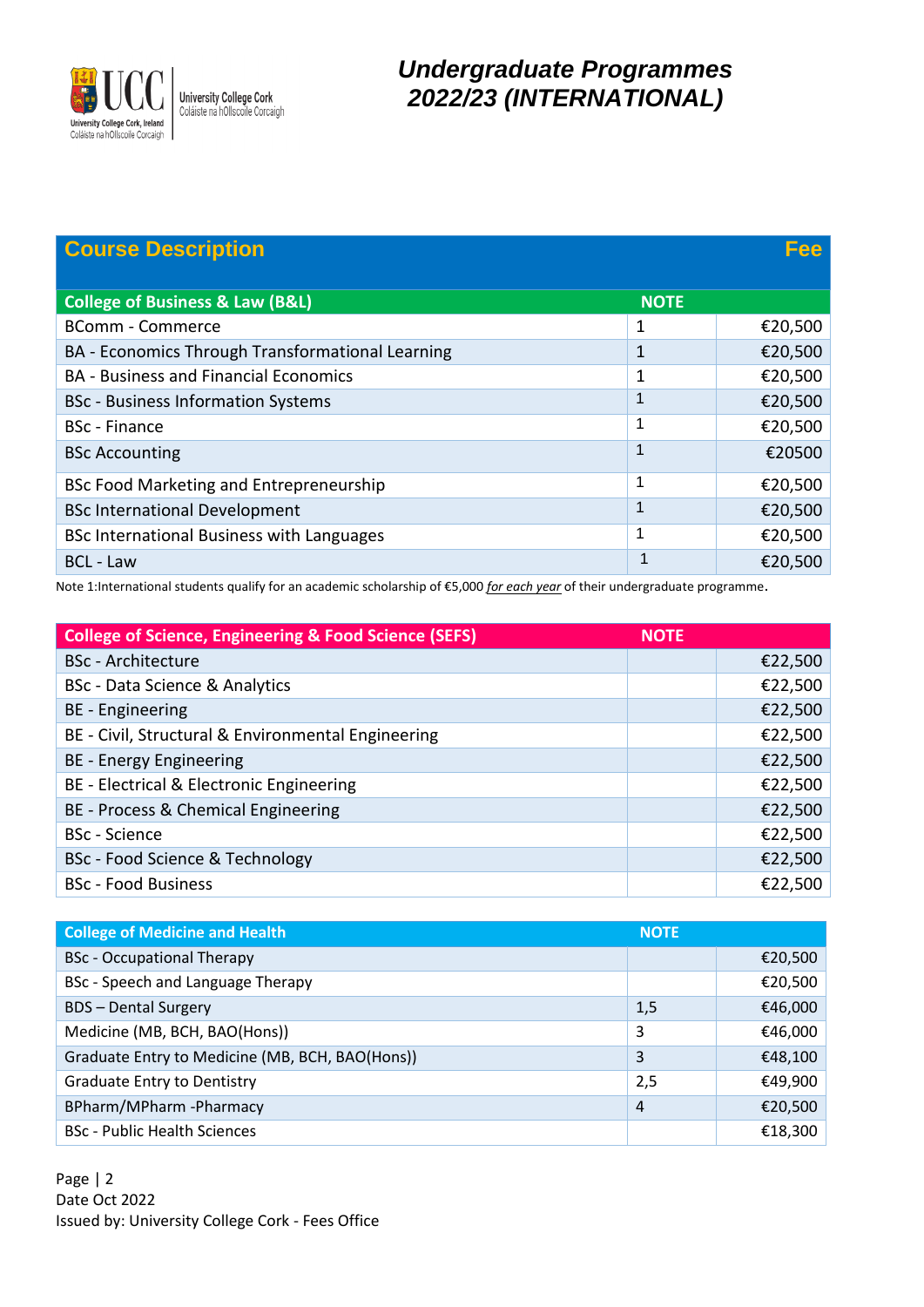

## *Undergraduate Programmes 2022/23 (INTERNATIONAL)*

| <b>BSc</b> - Medical Health Sciences            |             | €24,600    |
|-------------------------------------------------|-------------|------------|
| <b>BSc - Nursing General</b>                    |             | €16,700    |
| BSc - Nursing Children's and General Integrated |             | €16,700    |
| <b>BSc</b> - Nursing Mental Health              |             | €16,700    |
| <b>BSc</b> - Nursing Intellectual Disability    |             | €16,700    |
| <b>BSc</b> - Nursing Midwifery                  |             | €16,700    |
| <b>Course Description</b>                       |             | <b>Fee</b> |
|                                                 |             |            |
|                                                 |             |            |
| <b>College of Medicine and Health</b>           | <b>NOTE</b> | <b>Fee</b> |
| BSc - Nursing Studies (1 Year full time)        |             | €10,800    |
| BSc - Paramedic Studies - practitioner entry    |             | €6,400     |

|         | <b>College of Medicine and Health notes:</b>                                                                                                                                                                                                                                    |
|---------|---------------------------------------------------------------------------------------------------------------------------------------------------------------------------------------------------------------------------------------------------------------------------------|
| Note 1: | Additional Cost: Bench Fees Year 3 €1500, Year 4 €1500, Year 5 €1000. This fee is payable in Dental Hospital at the<br>start of each relevant year.                                                                                                                             |
| Note 2  | Additional Cost: Bench Fees Year 2 €1500, Year 3 €1500, Year 4 €1000. This fee is payable in Dental Hospital at the<br>start of each relevant year.                                                                                                                             |
| Note 3: | Students entering through recognised recruitment channels may be entitled to a regional scholarship. $A \in 750$<br>clinical contribution fee is included in the annual fee.                                                                                                    |
| Note 4: | Bachelor of Pharmacy is a 4-year undergraduate degree programme with an additional year (Year 5) to complete<br>a Master's in Pharmacy. Total Fee in Year 5 is €20,500. International privately funded students may qualify for an<br>academic scholarship of €5,000 per annum. |
| Note 5  | Students entering through recognised recruitment channels may be entitled to a scholarship.                                                                                                                                                                                     |

| Junior Year Abroad/Visiting Students - Fee Paying  | <b>FEE</b> |
|----------------------------------------------------|------------|
| Early Start Fee                                    | €1,400     |
| Autumn Semester                                    | €7,300     |
| <b>Spring Semester</b>                             | €7,300     |
| Early Start plus Autumn Semester (All Programs)    | €8,700     |
| Early Start plus Full Academic Year (All Programs) | €15,500    |
| Full Academic Year (All Programs)                  | €14,100    |
| Certificate in Political Science                   | €7,300     |
| Certificate in Conflict & Resolution               | €7,300     |
| Certificate in Irish Politics                      | €7,300     |
| Diploma in Common Law (European)                   | €14,000    |